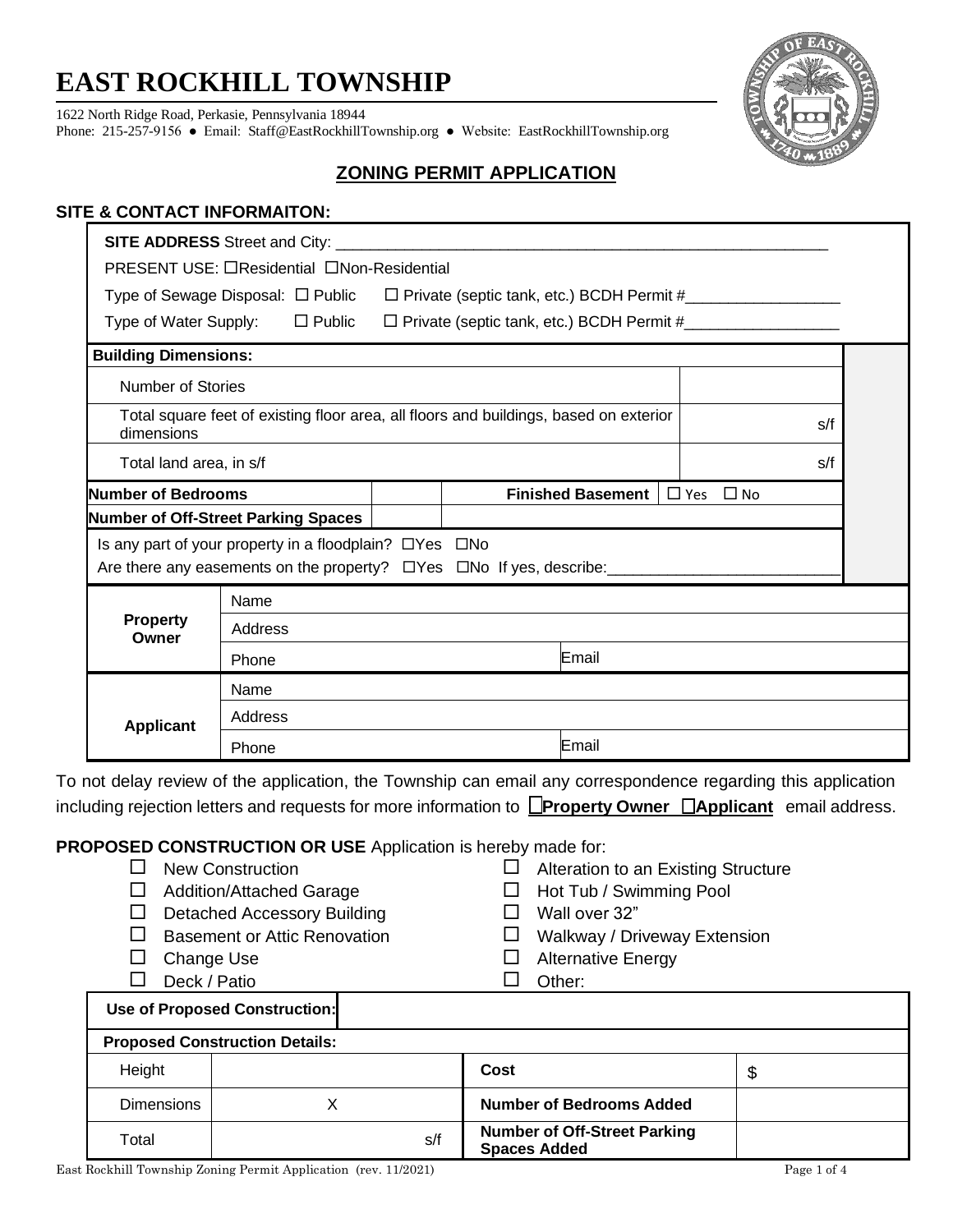| Will there be more than 1,000 square feet of Earth Disturbance? | $\Box$ Yes | $\square$ No |
|-----------------------------------------------------------------|------------|--------------|
| <b>Setbacks From Property Line:</b>                             |            |              |
| Front (from Ultimate Right-of-Way)                              | Ft.        |              |
| Side                                                            | Ft.        |              |
| Side                                                            | Ft.        |              |
| Rear                                                            | Ft.        |              |

#### ADVISORY TO APPLICANT:

Applicant is advised that upon review of a completed application, it may be determined that additional approvals are required prior to final issuance of a Zoning Permit. Those additional approvals may include but are not necessarily limited to:

**PennDOT** Applications that affect the use of a property that take access from a road under PennDOT jurisdiction may require a PennDOT permit.

**PaUCC** If the proposal includes construction regulated by the PA Uniform Construction Code, a Building Permit Application is required.

**BCCD** If the proposed work area involves disturbance of more than 5000 square feet of soil then approval from the Bucks County Conservation District is required. [www.bucksccd.org/index.htm](http://www.bucksccd.org/index.htm)

**Stormwater** If the proposal involves the construction of cumulative area of 1,000 square feet or more of impervious surfaces since the year 2002, a stormwater management plan or review may be required. Impervious surfaces include but are not necessarily limited to: driveway (both asphalt and crushed stone), buildings, some decks, patios, walkways, etc.

**Wastewater** Certain projects may necessitate the review and approval of the Bucks County Health Department or public water / sewer provider.

**Driveway Permit** If the proposal involves work within a township right-of-way a Road Opening Permit may be required.

**Land Development** Certain uses may require the submission of a Land Development Application to the Planning Commission and Board of Supervisors.

**Other Certain uses may require submission to the Planning Commission, Zoning Hearing Board or other** Boards, Commissions or Agencies.

#### DEFINITIONS:

**Alteration** – as applied to a building or structure, a change or re-arrangement in the structural parts or an enlargement or diminution.

**Building Height** – The vertical distance from the average elevation of the finished grade at the front two corners of the building to the top of the highest roof beams on a flat or shed roof, to the deck level on a mansard roof, and the average distance between the eaves and the ridge level for gable, hip, and gambrel roofs.

**Easement** – A grant of the use of a parcel of land for the use by the public, a corporation or a person for a specified purpose.

**Impervious Surface** – Impervious surfaces are those surfaces which do not absorb rain. All buildings, parking areas, driveways, roads, sidewalks and any areas in concrete asphalt and packed stone shall be considered impervious surfaces within this definition. In addition, other areas determined by the Township Engineer to be impervious within the meaning of this definition will also be classified as impervious surfaces.

**Impervious Surface Ratio** – The impervious surface ratio is measured by dividing the total area of all impervious surfaces within the site by the net buildable site area.

**Lot line** – any boundary line of a lot.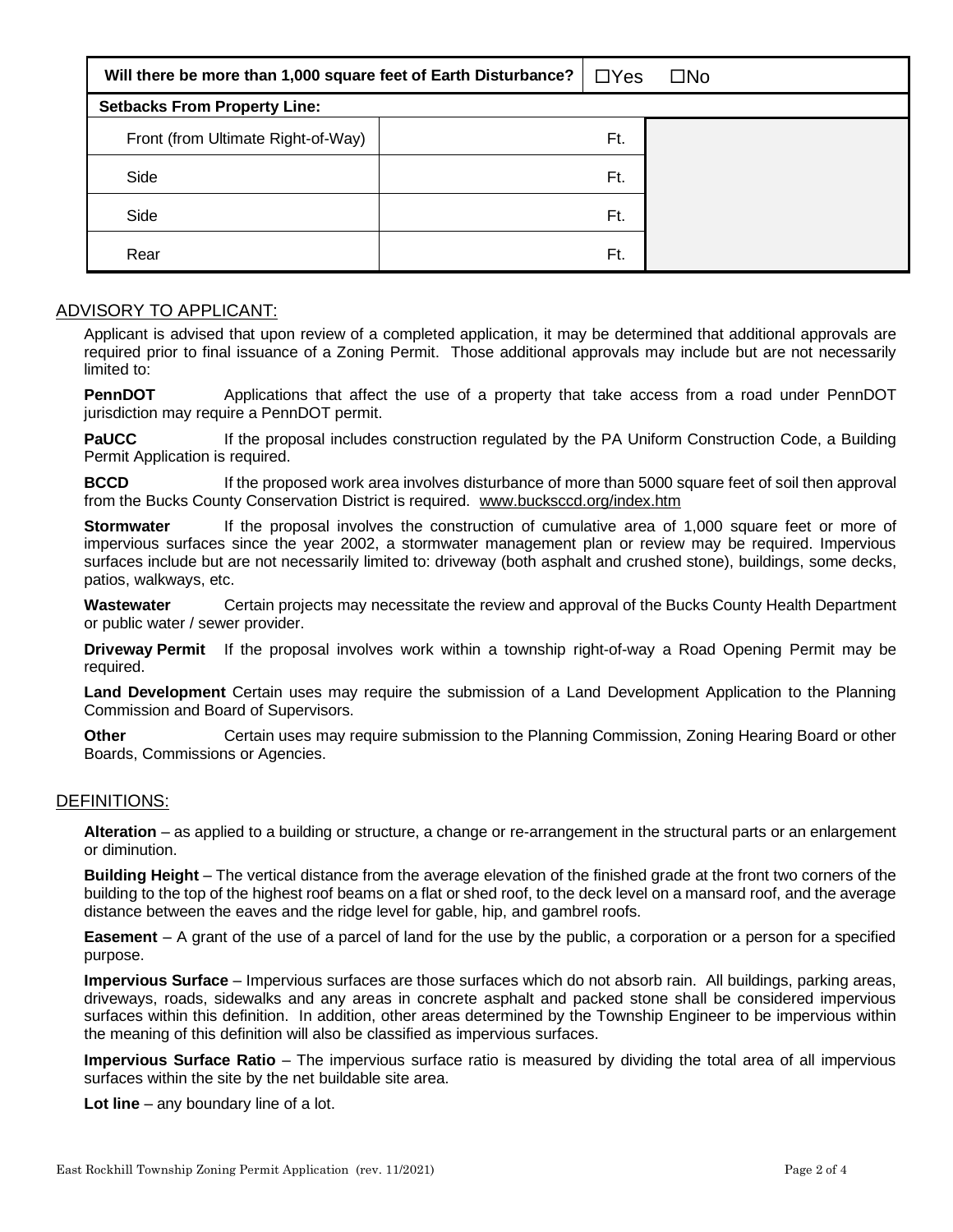### **SITE or PLOT PLAN:**

A plot plan is an accurate drawn to scale rendering of your property that shows the size and configuration of your property, location of all exisitng and proposed structures (buildings, walls, driveways, fences, etc.) and all bodies of water, easements and woods. There may be occasions when it is required to have the plan prepared by a surveyor or professional engineer.



#### Plot Plan Requirements:

- 1. Name of the property owner, site address, tax parcel number and lot size.
- 2. Location and dimensions of all parking and driveway areas.
- 3. Location and name of all adjacent streets.
- 4. Any and all bodies of water.
- 5. Any easements or floodplain that cross the property or other pertinent legal information with distance bearing information.
- 6. Existing woods and proposed extent of clearing.
- 7. Property lines and dimensions.
- 8. Labeled existing and proposed structures with dimensions to property lines and street (note where the measurement was taken from).
- 9. Driveway location, width and access point.
- 10. Parking spaces.
- 11. Exisitng and proposed utility locations including but not limited to water lines, sewer laterals, gas lines, electrical lines, septic fields, wells, etc.
- 12. Sump pump, roof drain line locations, line sizes and discharge points.